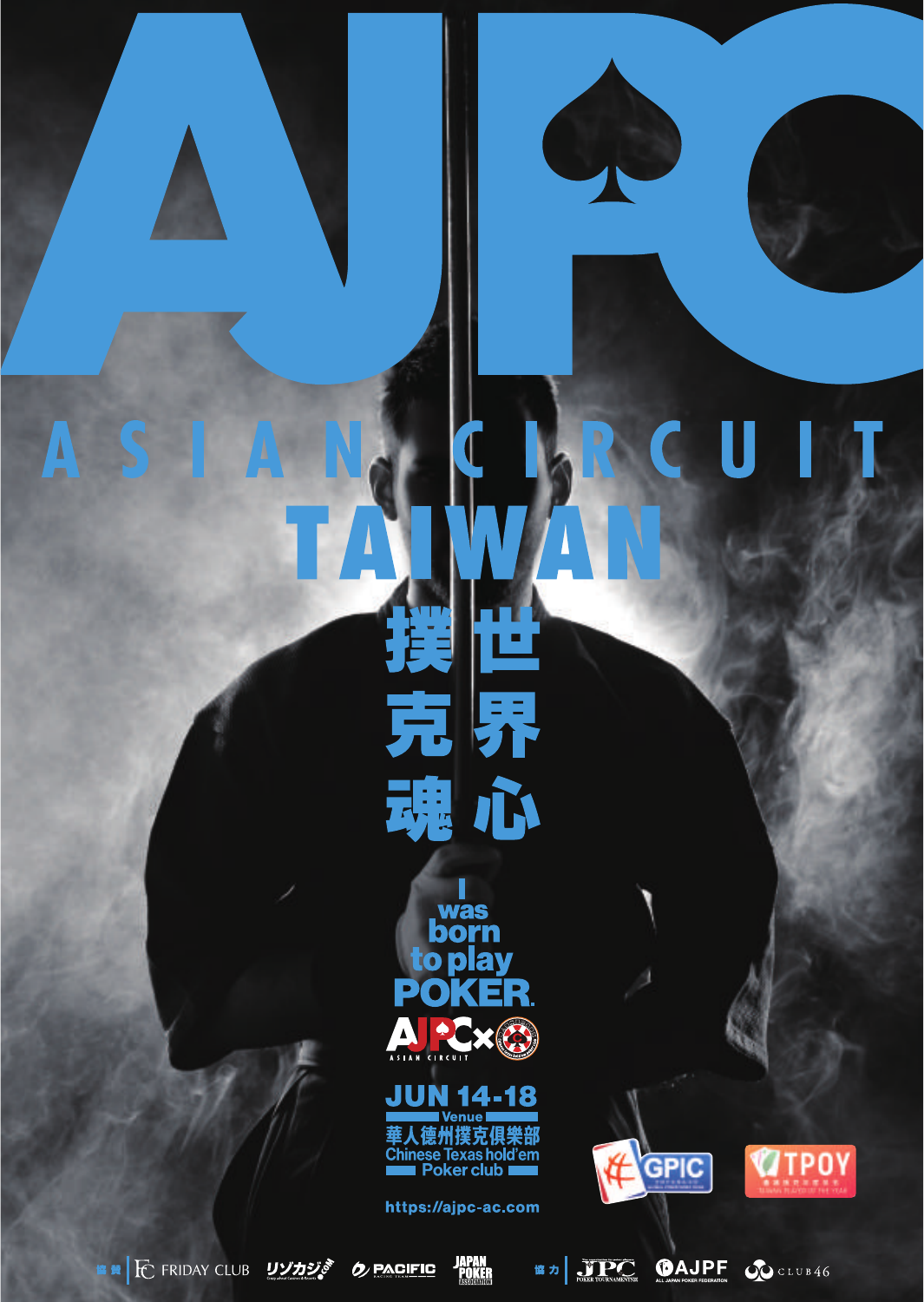

**2F., No.803, Xingfu Rd., Xinzhuang Dist., New Taipei City 242, Taiwan (R.O.C.)**

| <b>TIME</b>                                             |                | <b>TOURNAMENT</b>                                                                                                                                                                                                                                                                                | BUY-IN(NTD)                                                                                                       | STARTING LEVEL<br><b>STACK</b>                        | <b>TIME</b>                                                                                  | <b>REG CLOSE</b><br><b>END</b>                                                                  |
|---------------------------------------------------------|----------------|--------------------------------------------------------------------------------------------------------------------------------------------------------------------------------------------------------------------------------------------------------------------------------------------------|-------------------------------------------------------------------------------------------------------------------|-------------------------------------------------------|----------------------------------------------------------------------------------------------|-------------------------------------------------------------------------------------------------|
|                                                         | 6/14 Thu       |                                                                                                                                                                                                                                                                                                  |                                                                                                                   |                                                       |                                                                                              |                                                                                                 |
| 10:00<br>12:00<br>18:00<br>20:00<br>22:00 #2            | #1             | S1 ★ Opening Event Satellite<br>Opening Event<br>S2 ★ Qualifer to High Roller Satellite<br>S3 ★ High Roller Satellite<br>5000NLH-turbo                                                                                                                                                           | 2,300(2,000+300)<br>10,000(9,000+1,000)<br>1,000(900+100)<br>$9,000[8,000+1,000]$<br>5,000(4,250+750)             | 2,000<br>10.000<br>1,500<br>7,500<br>10,000           | 15 min<br>20 min<br>15 min<br>15 min<br>15 min                                               | LV4@11:00<br>LV6@14:10<br>LV4@19:00<br>LV6@21:30<br>LV8@00:10                                   |
| 6/15 FRI                                                |                |                                                                                                                                                                                                                                                                                                  |                                                                                                                   |                                                       |                                                                                              |                                                                                                 |
| 12:00<br>14:00<br>19:00<br>22:00 #5                     | #4             | S4 ★ Main Event Satellite<br>#3 ★ High Roller Day1(2days event)<br>Main Event Day1A(3days event)<br>5000NLH-turbo                                                                                                                                                                                | 3.300(3.000+300)<br>44.000(40.000+4.000)<br>20,000(18,000+2,000)<br>5,000(4,250+750)                              | 3,000<br>25,000<br>15,000<br>10,000                   | 15 min<br>40 min<br>30 min<br>15 min                                                         | LV4@13:00<br>LV6@18:30<br>LV8@23:20<br>LV8@00:10                                                |
| 6/16 SAT                                                |                |                                                                                                                                                                                                                                                                                                  |                                                                                                                   |                                                       |                                                                                              |                                                                                                 |
| 12:00<br>12:00<br>14:00<br>15:00<br>20:00<br>$22:00$ #7 | #3<br>#4<br>#4 | High Roller Day2<br>S5 ★ Main Event Satellite<br>Main Event Day1B(3days event)<br>#6 ★ KO Bounty<br>Main Event Day1C Turbo(3days event)<br>15000NLH Bubble Rush                                                                                                                                  | 3,300(3,000+300)<br>20,000(18,000+2,000)<br>$9,000[8,000+1,000]$<br>20,000(18,000+2,000)<br>15,000 [13,000+2,000] | 3,000<br>15,000<br>10,000<br>15,000<br>12,000         | 40 min<br>$15 \overline{min}$<br>30 min<br>20 min<br>$15 \text{ min}$<br>15/25 min LV8@00:10 | LV4@13:00<br>LV8@18:20<br>LV6@17:10<br>LV8@22:10                                                |
|                                                         | 6/17 SUN       |                                                                                                                                                                                                                                                                                                  |                                                                                                                   |                                                       |                                                                                              |                                                                                                 |
| 11:00<br>13:00<br>14:00<br>17:00<br>19:00 #10           | #4<br>#8       | Main Event Day2<br>Mega Stack<br>S6 ★ Super High Roller Satellite<br>#9 ★ Super High Roller Day1(2days event)<br>10000NLH                                                                                                                                                                        | 15,000 (13,500+1,500)<br>15,000 [13,500+1,500]<br>100,000(91,000+9,000)<br>10,000(9,000+1,000)                    | 30,000<br>7,500<br>100,000<br>10,000                  | 30 min<br>20 min<br>15 min<br>40 min<br>FT9-60 min<br>20 min                                 | LV6@15:10<br>LV6@15:30<br>LV12@6/18 01:15<br>LV6@21:10                                          |
|                                                         | 6/18 MON       |                                                                                                                                                                                                                                                                                                  |                                                                                                                   |                                                       |                                                                                              |                                                                                                 |
| 11:00<br>11:00<br>13:00 #11                             | #4<br>#9       | Main Event Final<br>Super High Roller Day2<br>Mega Stack Turbo<br>17:00 #12 ★ AJPC X CTPclub event                                                                                                                                                                                               | 10,000(8,700+1,300)<br>15,000 [13,500+1,500]                                                                      | 30,000<br>10,000                                      | 30 min<br>40 min<br>FT9-60 min<br>15 min<br>20 min                                           | LV8@15:10<br>LV6@19:10                                                                          |
| NOTES:                                                  |                | . 3% Staff Charge on all tournaments.<br>• Strictly prohibit smoke and eat the betel nut.<br>• Dress code: orderly clothes, no slippers.<br>• TDA Tournament Rules Apply.<br>• The Main Event Dayl is going to End after Lv13.<br>• Only one Re-Entry Except the Events which have $\star$ mark. | • CTPclub have the right to amend any<br>• Any changes will be announced on the                                   | rules and prize pool.<br>site without further notice. |                                                                                              | • Gambling is Prohibiting, Who broke the rules<br>will Cancel the menbership and qualification. |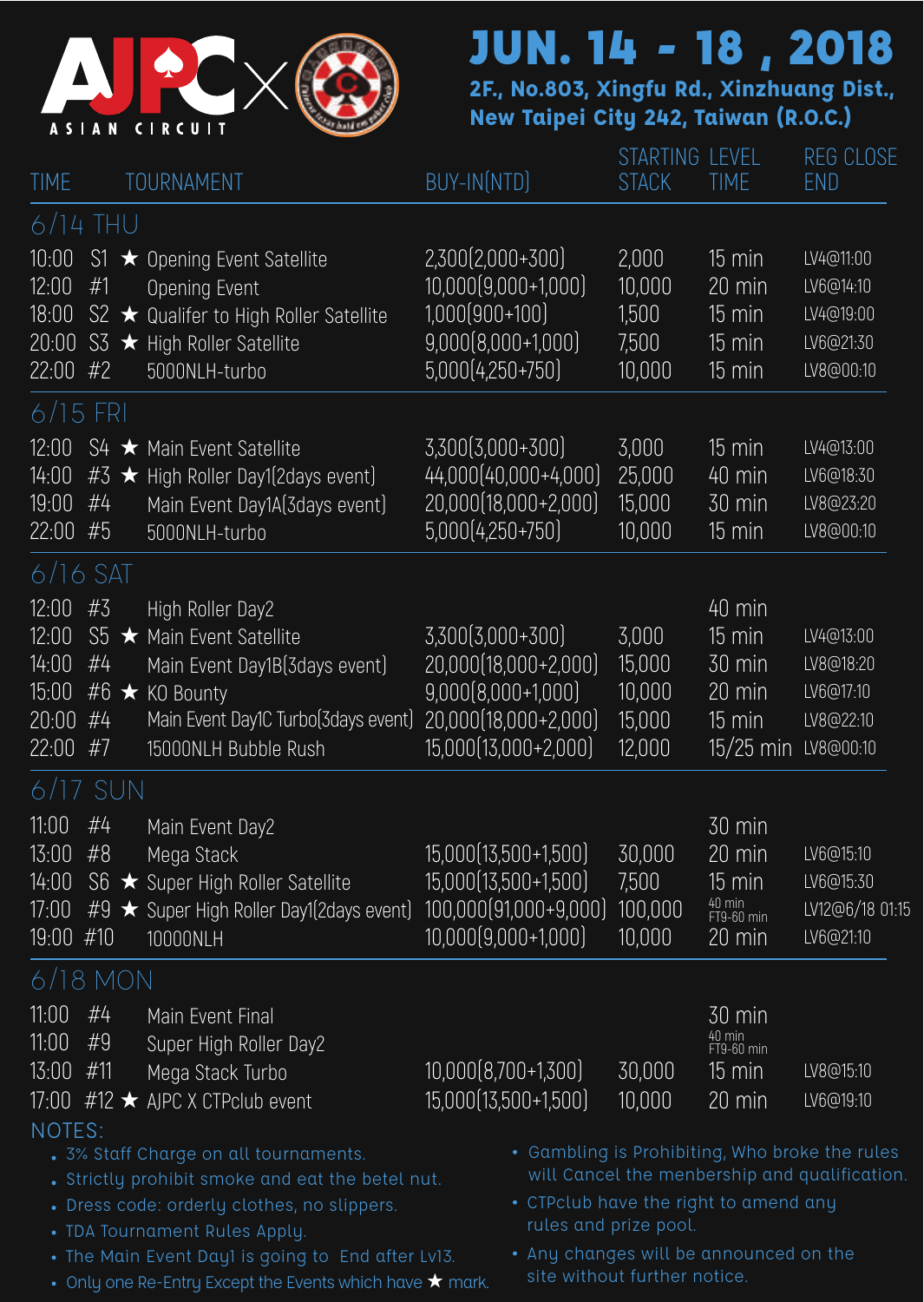

**2F., No.803, Xingfu Rd., Xinzhuang Dist.,**  JUN. 14 - 18 , 2018

**New Taipei City 242, Taiwan (R.O.C.)**

# **EVENT S1**,**S2**,**S4**,**S5(NO ANTE)**

| TOURNAMENT                                            | BUY-IN(NTD)        | <b>STARTING</b><br><b>STACK</b> | <b>I FVFI</b><br>TIMF. | REG CLOSE<br>END |
|-------------------------------------------------------|--------------------|---------------------------------|------------------------|------------------|
| ★ S1:Opening Event Satellite                          | $2,300[2,000+300]$ | 2.000                           | 15 min                 | LV4@11:00        |
| ★ S2:Qualifer to High Roller Satellite 1,000(900+100) |                    | 1.500                           | 15 min                 | LV4@19:00        |
| ★ S4:Main Event Satellite                             | 3.300(3.000+300)   | 3.000                           | $15 \text{ min}$       | LV4@13:00        |
| ★ S5:Main Event Satellite                             | 3,300(3,000+300)   | 3.000                           | 15 min                 | LV4@13:00        |

| LEVEL | SMALL<br><b>BLIND</b> | <b>BIG</b><br><b>BLIND</b> | LEVEL | SMALL<br><b>BLIND</b> | <b>BIG</b><br><b>BLIND</b> |
|-------|-----------------------|----------------------------|-------|-----------------------|----------------------------|
| 1     | 25                    | 50                         | 8     | 700                   | 1,400                      |
| 2     | 50                    | 100                        | 9     | 1,000                 | 2,000                      |
| 3     | 75                    | 150                        | 10    | 1,500                 | 3,000                      |
| 4     | 100                   | 200                        | 11    | 2,000                 | 4,000                      |
| 5     | 200                   | 400                        | 12    | 3,000                 | 6,000                      |
| 6     | 300                   | 600                        | 13    | 5,000                 | 10,000                     |
|       | 500                   | 1,000                      | 14    | 7,000                 | 14,000                     |
|       |                       |                            | 15    | 10,000                | 20,000                     |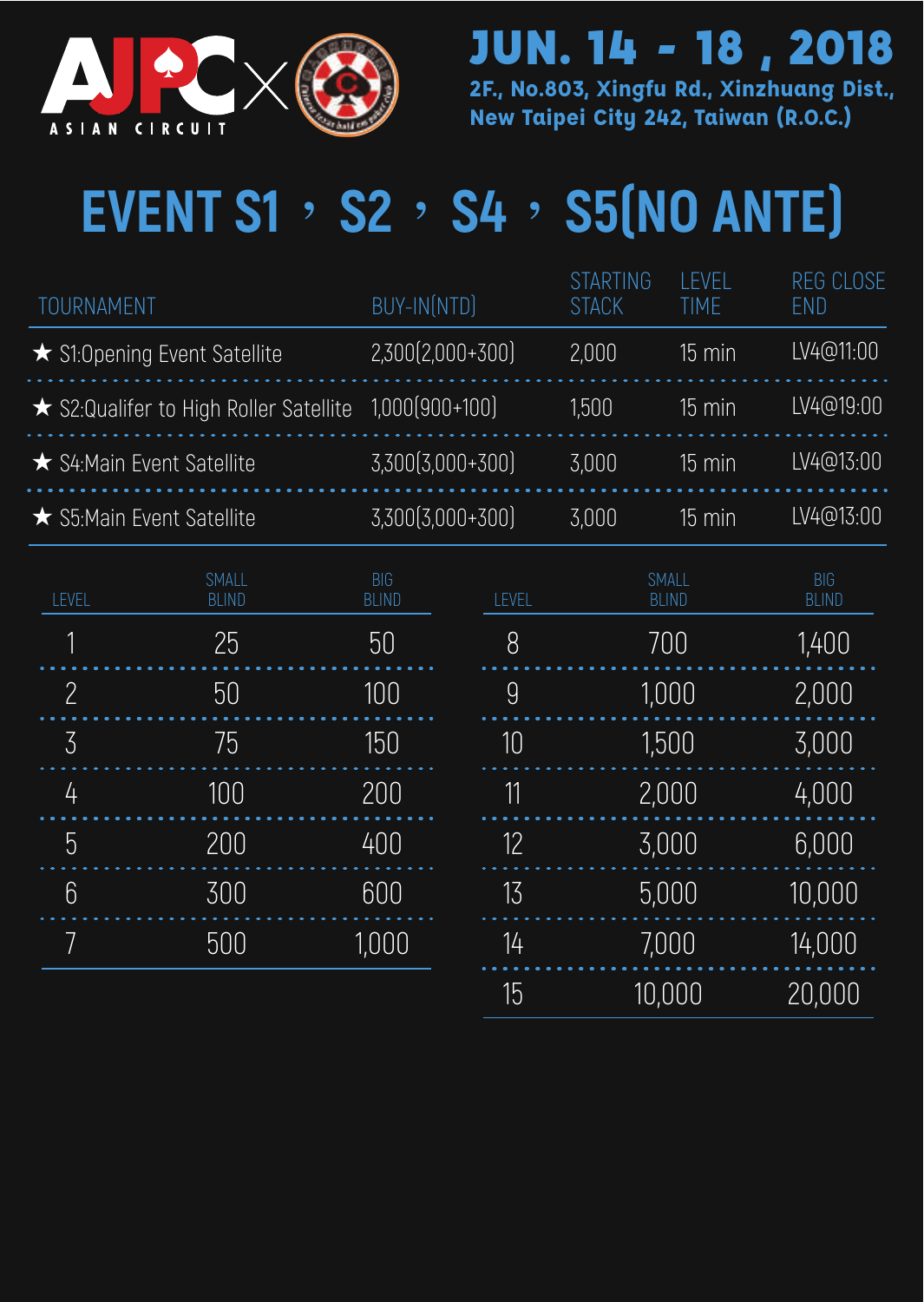

**2F., No.803, Xingfu Rd., Xinzhuang Dist., New Taipei City 242, Taiwan (R.O.C.)**

# **EVENT #1: OPENING EVENT**

| BUY-IN(NTD)     |                       | <b>STACK</b>               | <b>STARTING</b> |       | LEVEL<br><b>TIME</b>         | <b>END</b>                 | <b>REG CLOSE</b> |
|-----------------|-----------------------|----------------------------|-----------------|-------|------------------------------|----------------------------|------------------|
|                 | 10,000(9,000+1,000)   |                            | 10,000          |       | 20 min                       |                            | LV6@14:10        |
| LEVEL           | SMALL<br><b>BLIND</b> | <b>BIG</b><br><b>BLIND</b> | ANTE            | LEVEL | <b>SMALL</b><br><b>BLIND</b> | <b>BIG</b><br><b>BLIND</b> | ANTE             |
| 1               | 25                    | 50                         |                 | 16    | 2,500                        | 5,000                      | 500              |
| $\overline{c}$  | 50                    | 100                        |                 | 17    | 3,000                        | 6,000                      | 1,000            |
| 3               | 75                    | 150                        |                 | 18    | 4,000                        | 8,000                      | 1,000            |
| 4               | 100                   | 200                        | 25              | 19    | 5,000                        | 10,000                     | 1,000            |
| 5               | 150                   | 300                        | 50              | 20    | 6,000                        | 12,000                     | 2,000            |
| $6\phantom{.}6$ | 200                   | 400                        | 50              | 21    | 8,000                        | 16,000                     | 2,000            |
| 7               | 250                   | 500                        | 75              | 22    | 10,000                       | 20,000                     | 3,000            |
| 8               | 300                   | 600                        | 100             | 23    | 15,000                       | 30,000                     | 4,000            |
| 9               | 400                   | 800                        | 100             | 24    | 20,000                       | 40,000                     | 5,000            |
| 10              | 500                   | 1,000                      | 100             | 25    | 25,000                       | 50,000                     | 5,000            |
| 11              | 600                   | 1,200                      | 200             | 26    | 30,000                       | 60,000                     | 10,000           |
| 12              | 800                   | 1,600                      | 200             | 27    | 40,000                       | 80,000                     | 10,000           |
| 13              | 1,000                 | 2,000                      | 300             | 28    | 50,000                       | 100,000                    | 10,000           |
| 14              | 1,500                 | 3,000                      | 400             | 29    | 60,000                       | 120,000                    | 20,000           |
| 15              | 2,000                 | 4,000                      | 500             | 30    | 80,000                       | 160,000                    | 20,000           |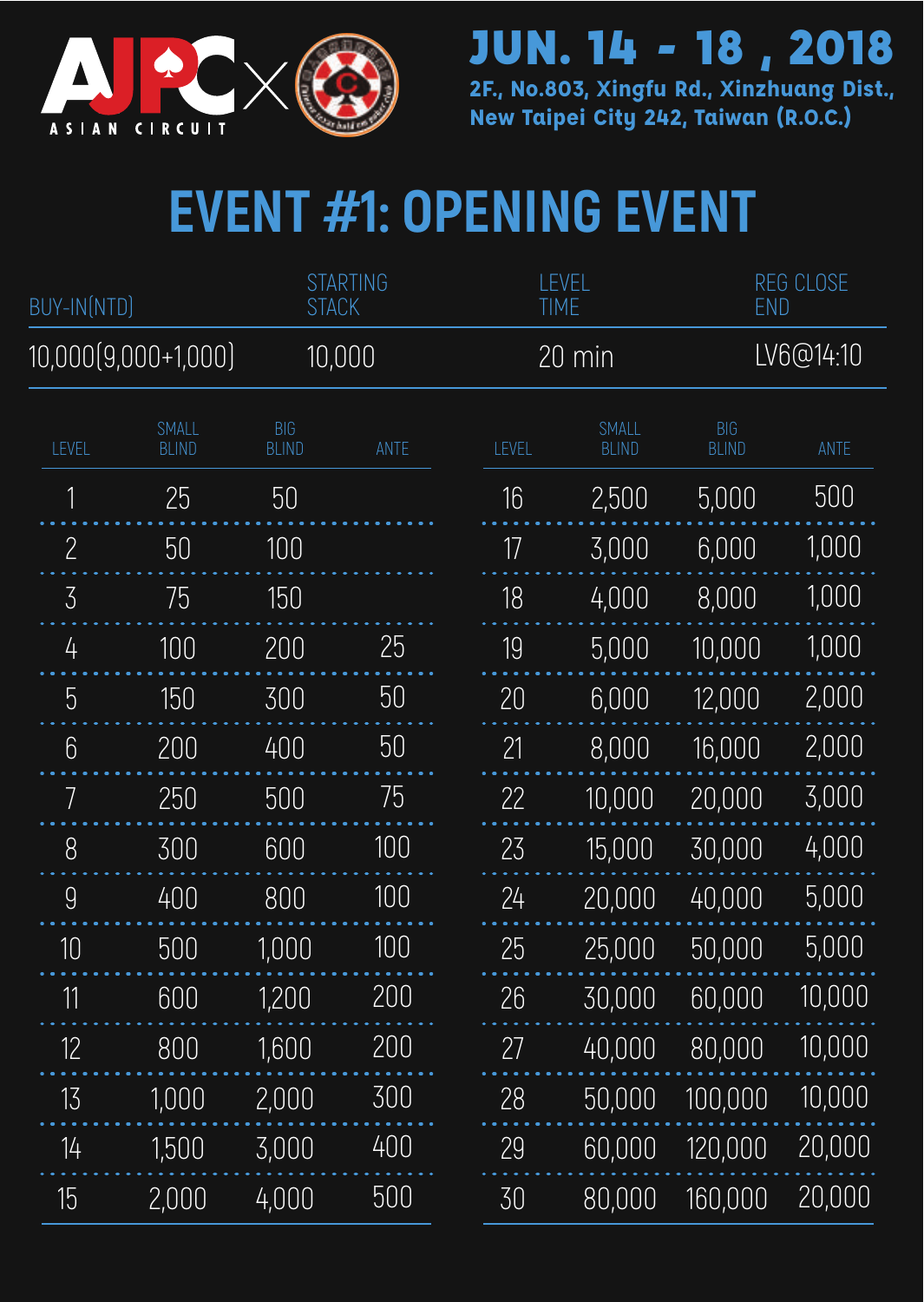

**2F., No.803, Xingfu Rd., Xinzhuang Dist., New Taipei City 242, Taiwan (R.O.C.)**

## ★**EVENT #3: HIGH ROLLER**

| <b>STARTING</b><br>BUY-IN(NTD)<br><b>STACK</b> |                       |                                         | LEVEL<br><b>TIME</b> |       | <b>REG CLOSE</b><br><b>END</b> |                              |                            |        |
|------------------------------------------------|-----------------------|-----------------------------------------|----------------------|-------|--------------------------------|------------------------------|----------------------------|--------|
| 44,000(40,000+4,000)                           |                       |                                         | 25,000               |       |                                | 40 min                       | LV6@18:30                  |        |
| LEVEL                                          | SMALL<br><b>BLIND</b> | <b>BIG</b><br><b>BLIND</b>              | ANTE                 | LEVEL |                                | <b>SMALL</b><br><b>BLIND</b> | <b>BIG</b><br><b>BLIND</b> | ANTE   |
| 1                                              | 25                    | 50                                      |                      | 16    |                                | 2,000                        | 4,000                      | 500    |
| $\overline{c}$                                 | 50                    | 100                                     |                      | 17    |                                | 2,500                        | 5,000                      | 500    |
| $\overline{3}$                                 | 75                    | 150                                     |                      | 18    |                                | 3,000                        | 6,000                      | 1,000  |
| 4                                              | 100                   | 200                                     | 25                   | 19    |                                | 4,000                        | 8,000                      | 1,000  |
| 5                                              | 150                   | 300                                     | 50                   | 20    |                                | 5,000                        | 10,000                     | 1,000  |
| $6\phantom{.}6$                                | 200                   | 400                                     | 50                   | 21    |                                | 6,000                        | 12,000                     | 2,000  |
| 7                                              | 250                   | 500                                     | 75                   | 22    |                                | 8,000                        | 16,000                     | 2,000  |
| 8                                              | 300                   | 600                                     | 100                  | 23    |                                | 10,000                       | 20,000                     | 3,000  |
| 9                                              | 400                   | 800                                     | 100                  | 24    |                                | 12,000                       | 24,000                     | 4,000  |
| HIGH                                           | <b>ROLLER</b>         | <b>DAY2 6/18</b>                        |                      | 25    |                                | 15,000                       | 30,000                     | 5,000  |
| 10                                             | 500                   | 1,000                                   | 100                  | 26    |                                | 20,000                       | 40,000                     | 5,000  |
| 11                                             | 600                   | 1,200                                   | 200                  | 27    |                                | 25,000                       | 50,000                     | 5,000  |
| 12                                             | 800                   | 1,600                                   | 200                  | 28    |                                | 30,000                       | 60,000                     | 10,000 |
| 13                                             | 1,000                 | 2,000                                   | 300                  | 29    |                                | 40,000                       | 80,000                     | 10,000 |
| 14                                             | 1,200                 | 2,400                                   | 400                  | 30    |                                | 50,000                       | 100,000                    | 10,000 |
| 15                                             | 1,500                 | 3,000                                   | 500                  | 31    |                                | 60,000                       | 120,000                    | 20,000 |
|                                                |                       | Every 120 mins have 15 mins break time. |                      | 32    |                                | 80,000                       | 160,000                    | 20,000 |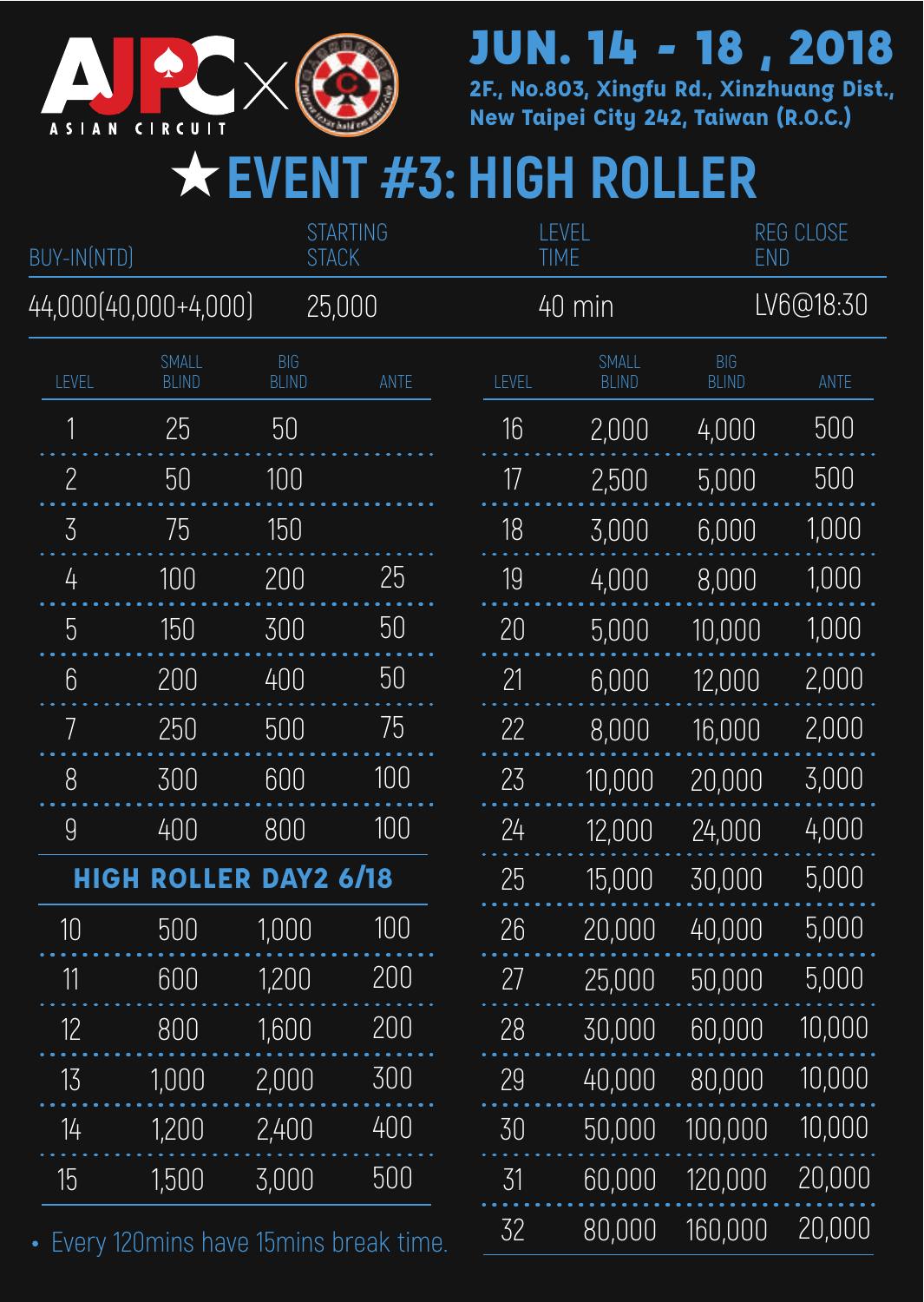

**2F., No.803, Xingfu Rd., Xinzhuang Dist., New Taipei City 242, Taiwan (R.O.C.)**

## **EVENT #4: MAIN EVENT DAY1**

| BUY-IN(NTD)          | <b>STARTING</b><br><b>STACK</b> | LEVEL<br><b>TIME</b>       | <b>REG CLOSE</b><br><b>END</b>            |
|----------------------|---------------------------------|----------------------------|-------------------------------------------|
| 20,000(18,000+2,000) | 15,000                          | 30 min                     | A LV8@23:20<br>B LV8@18:20<br>C LV8@22:10 |
| LEVEL                | SMALL<br><b>BLIND</b>           | BIG<br>BLIND               | ANTE                                      |
| 1                    | 25                              | 50                         |                                           |
| $\overline{c}$       | 50                              | 100                        |                                           |
| $\overline{3}$       | 75                              | 150                        |                                           |
| 4                    | 100                             | 200                        | 25                                        |
| 5                    | 150                             | 300                        | 50                                        |
| 6                    | 200                             | 400                        | 50                                        |
| 7                    | 300                             | 600                        | 100                                       |
| 8                    | 400                             | 800                        | 100                                       |
| $\overline{9}$       | 500                             | 1,000                      | 100                                       |
| 10                   | 600                             | 1,200                      | 200                                       |
| 11                   | 800                             | 1,600                      | 200                                       |
| 12                   | 1,000                           | 2,000                      | 300                                       |
| 13                   | 1,200                           | 2400                       | 400                                       |
|                      |                                 | <b>MAIN EVENT DAYI END</b> |                                           |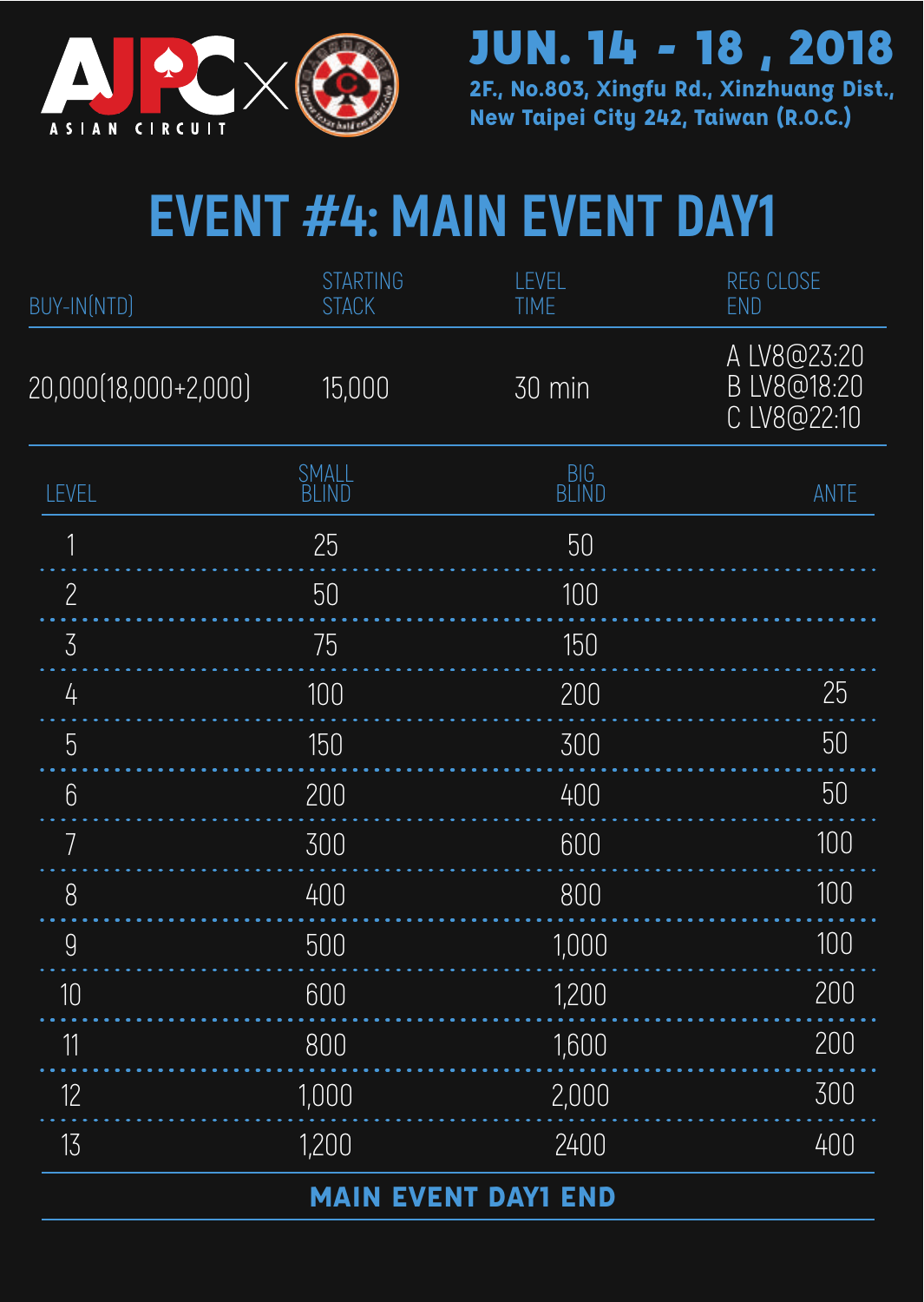

**2F., No.803, Xingfu Rd., Xinzhuang Dist., New Taipei City 242, Taiwan (R.O.C.)**



## **EVENT #4:MAIN EVENT DAY2 & DAY3**

| <b>EVEL</b> | <b>SMALL</b><br><b>BLIND</b> | <b>BIG</b><br><b>BLIND</b> | ANTE  | LEVEL | SMALL<br><b>BLIND</b> | <b>BIG</b><br><b>BLIND</b> | ANTE    |
|-------------|------------------------------|----------------------------|-------|-------|-----------------------|----------------------------|---------|
| 14          | 1,500                        | 3,000                      | 500   | 26    | 25,000                | 50,000                     | 5,000   |
| 15          | 2,000                        | 4,000                      | 500   | 27    | 30,000                | 60,000                     | 10,000  |
| 16          | 2,500                        | 5,000                      | 500   | 28    | 40,000                | 80,000                     | 10,000  |
| 17          | 3,000                        | 6,000                      | 1,000 | 29    | 50,000                | 100,000                    | 10,000  |
| 18          | 4,000                        | 8,000                      | 1,000 | 30    | 60,000                | 120,000                    | 20,000  |
| 19          | 5,000                        | 10,000                     | 1,000 | 31    | 80,000                | 160,000                    | 20,000  |
| 20          | 6,000                        | 12,000                     | 2,000 | 32    | 100,000               | 200,000                    | 30,000  |
| 21          | 8,000                        | 16,000                     | 2,000 | 33    | 120,000               | 240,000                    | 40,000  |
| 22          | 10,000                       | 20,000                     | 3,000 | 34    | 150,000               | 300,000                    | 50,000  |
| 23          | 12,000                       | 24,000                     | 4,000 | 35    | 200,000               | 400,000                    | 50,000  |
| 24          | 15,000                       | 30,000                     | 5,000 | 36    | 250,000               | 500,000                    | 50,000  |
| 25          | 20,000                       | 40,000                     | 5,000 | 37    | 300,000               | 600,000                    | 100,000 |
|             |                              |                            |       | 38    | 400,000               | 800,000                    | 100,000 |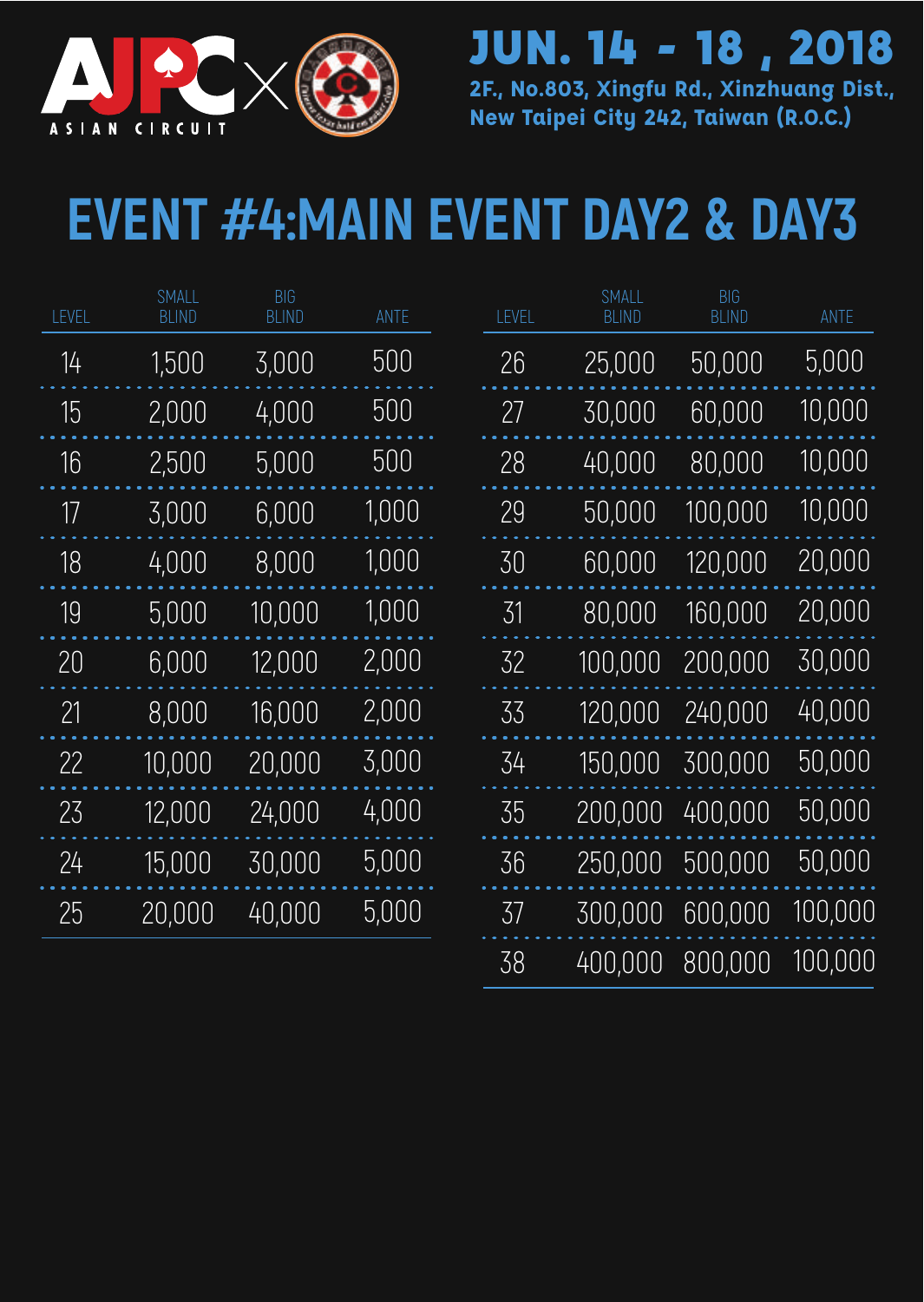

**2F., No.803, Xingfu Rd., Xinzhuang Dist., New Taipei City 242, Taiwan (R.O.C.)**

## **EVENT #8**,**#11: MEGASTACK**

| TOURNAMENT     |                               | BUY-IN(NTD)                |                      | <b>STARTING</b><br><b>STACK</b> | LEVEL<br><b>TIME</b>  | <b>END</b>                 | <b>REG CLOSE</b> |
|----------------|-------------------------------|----------------------------|----------------------|---------------------------------|-----------------------|----------------------------|------------------|
|                | #8: MegaStack                 |                            | 15,000(13,500+1,500) | 30,000                          | 20 min                |                            | LV6@15:10        |
|                | $\star$ #11: Mega Stack Turbo |                            | 10,000(8,700+1,300)  | 30,000                          | 15 min                |                            | LV8@15:10        |
| LEVEL          | SMALL<br><b>BLIND</b>         | <b>BIG</b><br><b>BLIND</b> | ANTE                 | LEVEL                           | SMALL<br><b>BLIND</b> | <b>BIG</b><br><b>BLIND</b> | ANTE             |
| 1              | 50                            | 100                        |                      | 15                              | 2,500                 | 5,000                      | 500              |
| $\overline{c}$ | 75                            | 150                        |                      | 16                              | 3,000                 | 6,000                      | 1,000            |
| 3              | 100                           | 200                        | 25                   | 17                              | 4,000                 | 8,000                      | 1,000            |
| 4              | 150                           | 300                        | 50                   | 18                              | 5,000                 | 10,000                     | 1,000            |
| 5              | 200                           | 400                        | 50                   | 19                              | 6,000                 | 12,000                     | 2,000            |
| 6              | 250                           | 500                        | 75                   | 20                              | 8,000                 | 16,000                     | 2,000            |
| 7              | 300                           | 600                        | 100                  | 21                              | 10,000                | 20,000                     | 3,000            |
| 8              | 400                           | 800                        | 100                  | 22                              | 15,000                | 30,000                     | 4,000            |
| 9              | 500                           | 1,000                      | 100                  | 23                              | 20,000                | 40,000                     | 5,000            |
| 10             | 600                           | 1,200                      | 200                  | 24                              | 25,000                | 50,000                     | 5,000            |
| 11             | 800                           | 1,600                      | 200                  | 25                              | 30,000                | 60,000                     | 10,000           |
| 12             | 1,000                         | 2,000                      | 300                  | 26                              | 40,000                | 80,000                     | 10,000           |
| 13             | 1,500                         | 3,000                      | 400                  | 27                              | 50,000                | 100,000                    | 10,000           |
| 14             | 2,000                         | 4,000                      | 500                  | 28                              | 60,000                | 120,000                    | 20,000           |
|                |                               |                            |                      | 29                              | 80,000                | 160,000                    | 20,000           |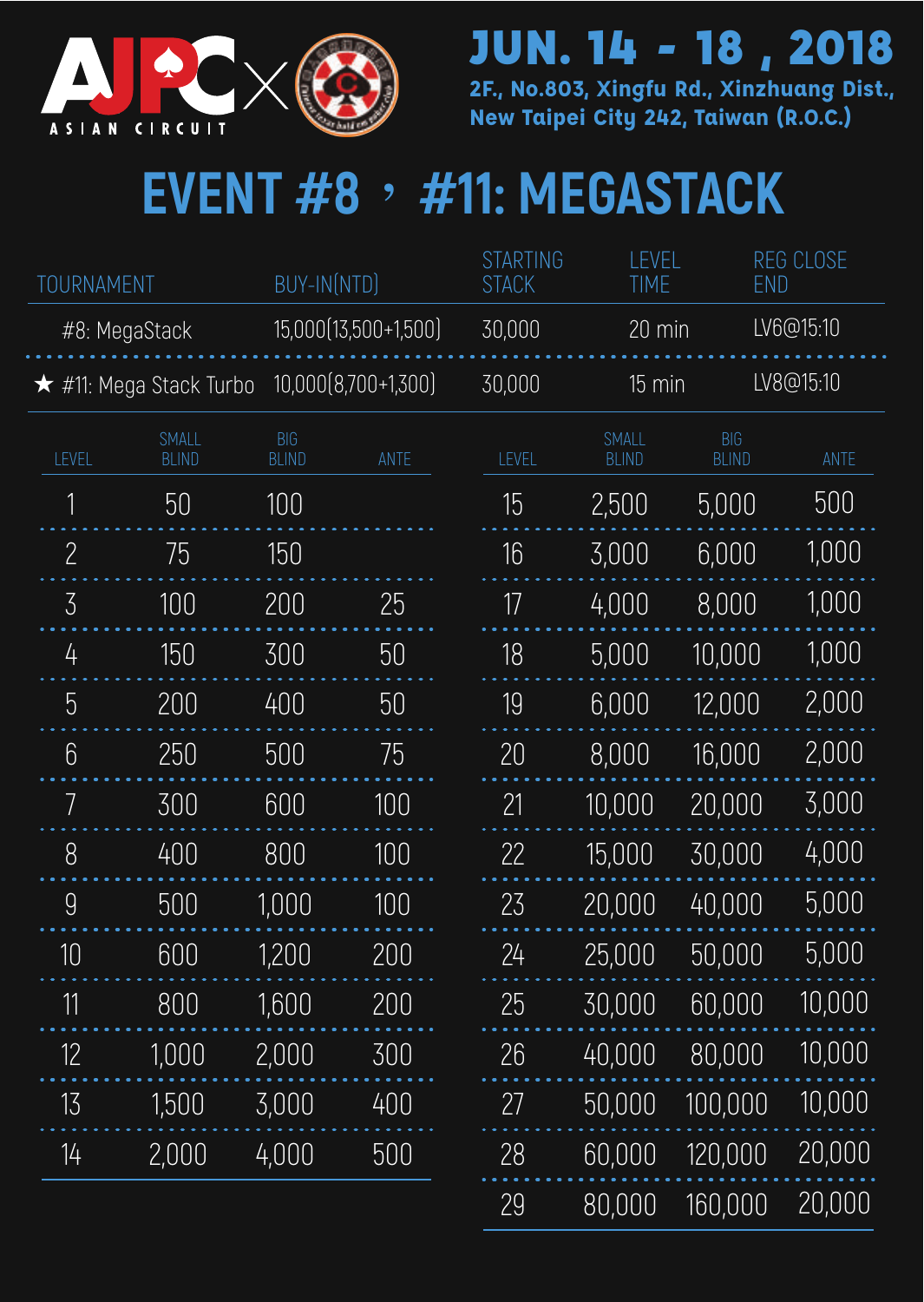

**2F., No.803, Xingfu Rd., Xinzhuang Dist., New Taipei City 242, Taiwan (R.O.C.)**

#### ★**EVENT #9: SUPER HIGH ROLLER**

| BUY-IN(NTD)    |                                             | <b>STARTING</b><br><b>STACK</b> |            | LEVEL<br><b>TIME</b>    |                      | <b>REG CLOSE</b><br>END |                 |  |
|----------------|---------------------------------------------|---------------------------------|------------|-------------------------|----------------------|-------------------------|-----------------|--|
|                | 100,000(91,000+9,000)                       | 100,000                         |            | $FT9\,\lambda - 60$ min | Day1 & Day2 - 40 min |                         | LV12@6/18 16:15 |  |
| LEVEL          | SMALL<br>BLIND                              | BIG<br>BLIND                    | ANTE       | LEVEL                   | SMALL<br>BLIND       | BIG<br>BLIND            | <b>ANTE</b>     |  |
|                | 300                                         | 600                             |            | 14                      | 5,000                | 10,000                  | 1,000           |  |
| $\overline{2}$ | 400                                         | 800                             |            | 15                      | 6,000                | 12,000                  | 2,000           |  |
| 3              | 400                                         | 800                             | 100        | 16                      | 8,000                | 16,000                  | 2,000           |  |
| 4              | 500                                         | 1,000                           | 100        | 17                      | 10,000               | 20,000                  | 3,000           |  |
| 5              | 600                                         | 1,200                           | 200        | 18                      | 12,000               | 24,000                  | 4,000           |  |
| 6              | 800                                         | 1,600                           | 200        | 19                      | 15,000               | 30,000                  | 5,000           |  |
| 7              | 1,000                                       | 2,000                           | 300        | 20                      | 20,000               | 40,000                  | 5,000           |  |
| 8              | 1,200                                       | 2,400                           | 400        | 21                      | 25,000               | 50,000                  | 5,000           |  |
| 9              | 1,500                                       | 3,000                           | 500        | 22                      | 30,000               | 60,000                  | 10,000          |  |
| 10             | 2,000                                       | 4,000                           | 500        | 23                      | 40,000               | 80,000                  | 10,000          |  |
| 11             | 2,500                                       | 5,000                           | 500        | 24                      | 50,000               | 100,000                 | 10,000          |  |
| 12             | 3,000                                       | 6.000                           | 1,000      | 25                      | 60,000               | 120,000                 | 20,000          |  |
|                | <b>HIGH</b><br>D<br>LER<br><b>REG CLOSE</b> | D<br><b>END</b>                 | <b>END</b> | 26                      | 80,000               | 160,000                 | 20,000          |  |
| 13             | 4,000                                       | 8,000                           | 1,000      | 27                      | 100,000              | 200,000                 | 30,000          |  |

Every 120mins have 15mins break time.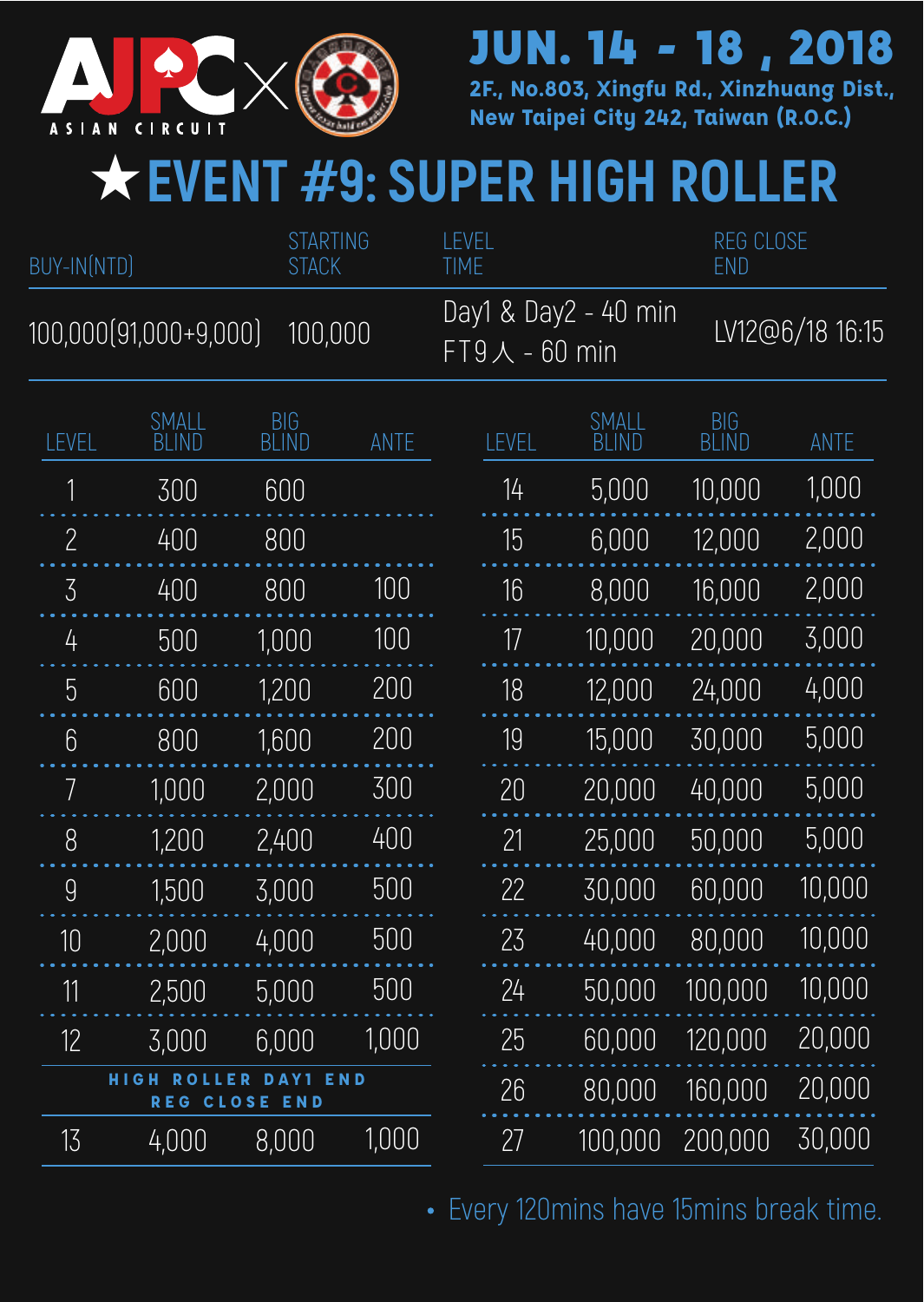

**2F., No.803, Xingfu Rd., Xinzhuang Dist., New Taipei City 242, Taiwan (R.O.C.)**

#### **EVENT #2,#5,#6,#7,#10,#12,S3,S6**

| TOURNAMENT                           | <b>BUY-INÍNTDI</b>   | <b>STARTING</b><br><b>STACK</b> | <b>I FVFI</b><br>TIME | <b>REG CLOSE</b><br>END |
|--------------------------------------|----------------------|---------------------------------|-----------------------|-------------------------|
| #2: 5000NLH-turbo                    | 5.000(4.250+750)     | 10.000                          | 15 min                | LV8@00:10               |
| #5: 5000NLH-turbo                    | 5.000(4.250+750)     | 10.000                          | $15 \text{ min}$      | LV8@00:10               |
| $\star$ #6: KO Bounty                | $9,000[8,000+1,000]$ | 10.000                          | $20 \text{ min}$      | LV6@17:10               |
| #7: 15000NLH Bubble Rush             | 15,000(13,000+2,000) | 12.000                          | $15/25$ min           | LV8@00:10               |
| #10:10000NI H                        | 10.000(9.000+1.000)  | 10.000                          | $20 \text{ min}$      | LV6@21:10               |
| $\star$ #12: AIPC X CTPclub event    | 15.000(13.500+1.500) | 10.000                          | $20 \overline{min}$   | LV6@19:10               |
| ★ S3: High Roller Satellite          | $9.000[8.000+1.000]$ | 7.500                           | 15 min                | LV6@21:30               |
| S6: Super High Roller Satellite<br>★ | 15.000(13.500+1.500) | 7.500                           | 15 min                | LV6@15:30               |

| LEVEL | SMALL<br>BLIND | BIG<br>BLIND | ANTE |
|-------|----------------|--------------|------|
| 1     | 25             | 50           |      |
| 2     | 50             | 100          |      |
| 3     | 75             | 150          |      |
| 4     | 100            | 200          | 25   |
| 5     | 150            | 300          | 50   |
| 6     | 200            | 400          | 50   |
| 7     | 250            | 500          | 75   |
| 8     | 300            | 600          | 100  |
| 9     | 400            | 800          | 100  |
| 10    | 500            | 1,000        | 100  |
| 11    | 600            | 1,200        | 200  |
| 12    | 800            | 1,600        | 200  |
| 13    | 1,000          | 2,000        | 300  |
| 14    | 1,500          | 3,000        | 400  |
| 15    | 2,000          | 4,000        | 500  |

| LEVEL | <b>SMALL</b><br>BLIND | <b>BIG</b><br>BLIÑD | ANTE   |
|-------|-----------------------|---------------------|--------|
| 16    | 2,500                 | 5,000               | 500    |
| 17    | 3,000                 | 6,000               | 1,000  |
| 18    | 4,000                 | 8.000               | 1,000  |
| 19    | 5,000                 | 10,000              | 1,000  |
| 20    | 6,000                 | 12,000              | 2,000  |
| 21    | 8.000                 | 16.000              | 2,000  |
| 22    | 10,000                | 20,000              | 3,000  |
| 23    | 15,000                | 30,000              | 4,000  |
| 24    | 20,000                | 40.000              | 5.000  |
| 25    | 25,000                | 50,000              | 5.000  |
| 26    | 30,000                | 60,000              | 10,000 |
| 27    | 40,000                | 80,000              | 10,000 |
| 28    | 50,000                | 100,000             | 10,000 |
| 29    | 60,000                | 120,000             | 20,000 |
| 30    | 80.000                | 160.000             | 20,000 |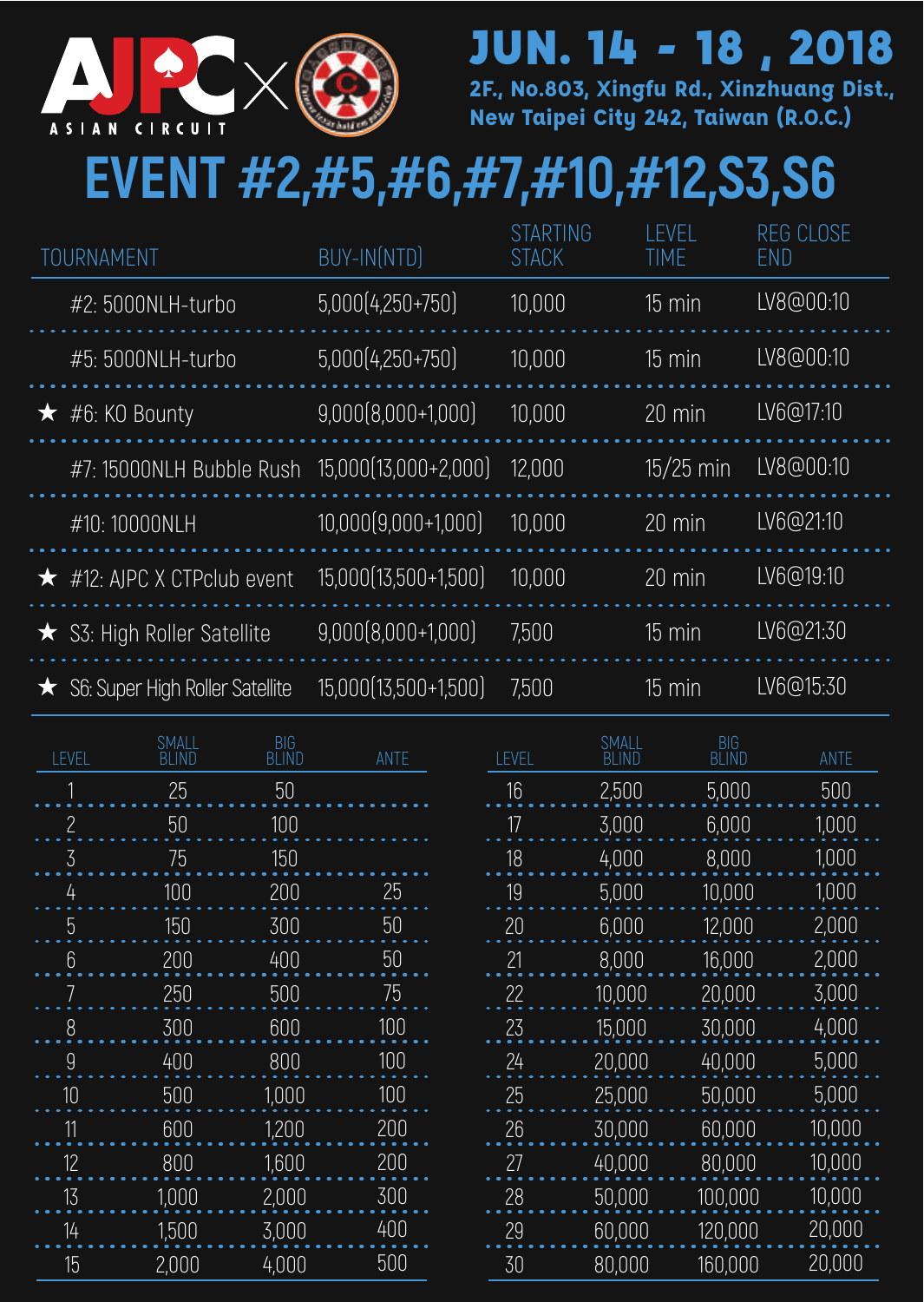

#### **2F., No.803, Xingfu Rd., Xinzhuang Dist.,**  JUN. 14 - 18 , 2018

**New Taipei City 242, Taiwan (R.O.C.)**

#### **MAIN EVENT AND SIDE EVENTS PAYOUT STRUCTURE**

| 1st<br>$60.00\%$ $\cdot$ 48.00% $\cdot$ 42.00% $\cdot$ 37.00% $\cdot$ 34.00% $\cdot$ 31.50% $\cdot$ 30.00% $\cdot$ 29.25% $\cdot$ 27.50% $\cdot$ 25.55% $\cdot$ 25.75%<br>2nd<br>$40.00\%$ : $32.00\%$ : $28.00\%$ : $25.50\%$ : $23.50\%$ : $22.75\%$ : $21.00\%$ : $19.55\%$ : $18.45\%$ : $17.70\%$<br>3rd<br>$-20.00\%$ $-18.00\%$ $-16.25\%$ $-15.00\%$ $-14.50\%$ $-14.00\%$ $-13.65\%$ $-12.80\%$ $-12.20\%$ $-11.60\%$<br>4th<br>: 12.00% : 11.75% : 11.50% : 11.00% : 10.60% : 10.30% : 9.85% : 9.55%<br>5th<br>: 9.50% : 9.00% : 8.50% : 8.20% : 8.00% · 7.80% : 7.70%<br>6th<br>$6.50\%$ :<br>6.40% : 6.20%<br>$6.10\%$ : 6.00% : 5.90%<br>700% : |               |
|--------------------------------------------------------------------------------------------------------------------------------------------------------------------------------------------------------------------------------------------------------------------------------------------------------------------------------------------------------------------------------------------------------------------------------------------------------------------------------------------------------------------------------------------------------------------------------------------------------------------------------------------------------------|---------------|
|                                                                                                                                                                                                                                                                                                                                                                                                                                                                                                                                                                                                                                                              |               |
|                                                                                                                                                                                                                                                                                                                                                                                                                                                                                                                                                                                                                                                              |               |
|                                                                                                                                                                                                                                                                                                                                                                                                                                                                                                                                                                                                                                                              |               |
|                                                                                                                                                                                                                                                                                                                                                                                                                                                                                                                                                                                                                                                              | $: 9.40\%$    |
|                                                                                                                                                                                                                                                                                                                                                                                                                                                                                                                                                                                                                                                              | 7.55%         |
|                                                                                                                                                                                                                                                                                                                                                                                                                                                                                                                                                                                                                                                              |               |
| 7th<br>$4.80\% \div 4.75\%$<br>$\div$ 4.90%<br>5.25%<br>5.10%                                                                                                                                                                                                                                                                                                                                                                                                                                                                                                                                                                                                | 4.65%         |
| 8th<br>3.75%<br>3.70%<br>4.00%<br>3.80%                                                                                                                                                                                                                                                                                                                                                                                                                                                                                                                                                                                                                      | 3.55%         |
| 9th<br>2.90%<br>2.85%<br>2.80%                                                                                                                                                                                                                                                                                                                                                                                                                                                                                                                                                                                                                               | 2.60%         |
| <b>MIN</b><br>13th<br>11th<br>CASH<br>2.50%<br>$2\%$                                                                                                                                                                                                                                                                                                                                                                                                                                                                                                                                                                                                         | 15th<br>1.70% |

| <b>PLACES</b><br><b>PAID</b> | $112 - 135$   | $136 - 151$  | $152 - 175$   | 176-199       | $200 - 255$   | 256-311       | $312 - 359$   | $360 - 415$   |
|------------------------------|---------------|--------------|---------------|---------------|---------------|---------------|---------------|---------------|
| 1st                          | 25.16%        | 24.00%       | 23.25%        | 22.15%        | 21.15%        | 20.05%        | 19.49%        | 19.40%        |
| 2nd                          | 17.00%        | 16.35%       | 15.75%        | 14.95%        | 14.24%        | 13.33%        | 12.38%        | 12.30%        |
| 3rd                          | 11.05%        | 10.80%       | 10.50%        | 10.29%        | 10.04%        | 9.75%         | 9.28%         | 8.89%         |
| 4th                          | 9.15%         | 8.90%        | 8.60%         | 8.39%         | 8.14%         | 7.87%         | 7.51%         | 7.19%         |
| 5th                          | 7.38%         | 7.15%        | 6.90%         | 6.69%         | 6.44%         | 6.17%         | 5.92%         | 5.69%         |
| 6th                          | 5.82%         | 5.60%        | 5.35%         | 5.14%         | 4.89%         | 4.67%         | 4.52%         | 4.38%         |
| 7th                          | 4.45%         | 4.20%        | 3.96%         | 3.74%         | 3.57%         | 3.43%         | 3.32%         | 3.26%         |
| 8th                          | 3.35%         | 3.10%        | 2.91%         | 2.71%         | 2.61%         | 2.52%         | 244%          | 2.36%         |
| 9th                          | 2.50%         | 2.40%        | 2.32%         | 2.24%         | 2.16%         | 2.09%         | 2.00%         | 1.91%         |
| <b>MIN</b><br>CASH           | 17th<br>1.57% | 20th<br>1.3% | 23th<br>1.16% | 27th<br>$1\%$ | 31th<br>0.88% | 39th<br>0.69% | 47th<br>0.57% | 55th<br>0.49% |
|                              |               |              |               |               |               |               |               |               |